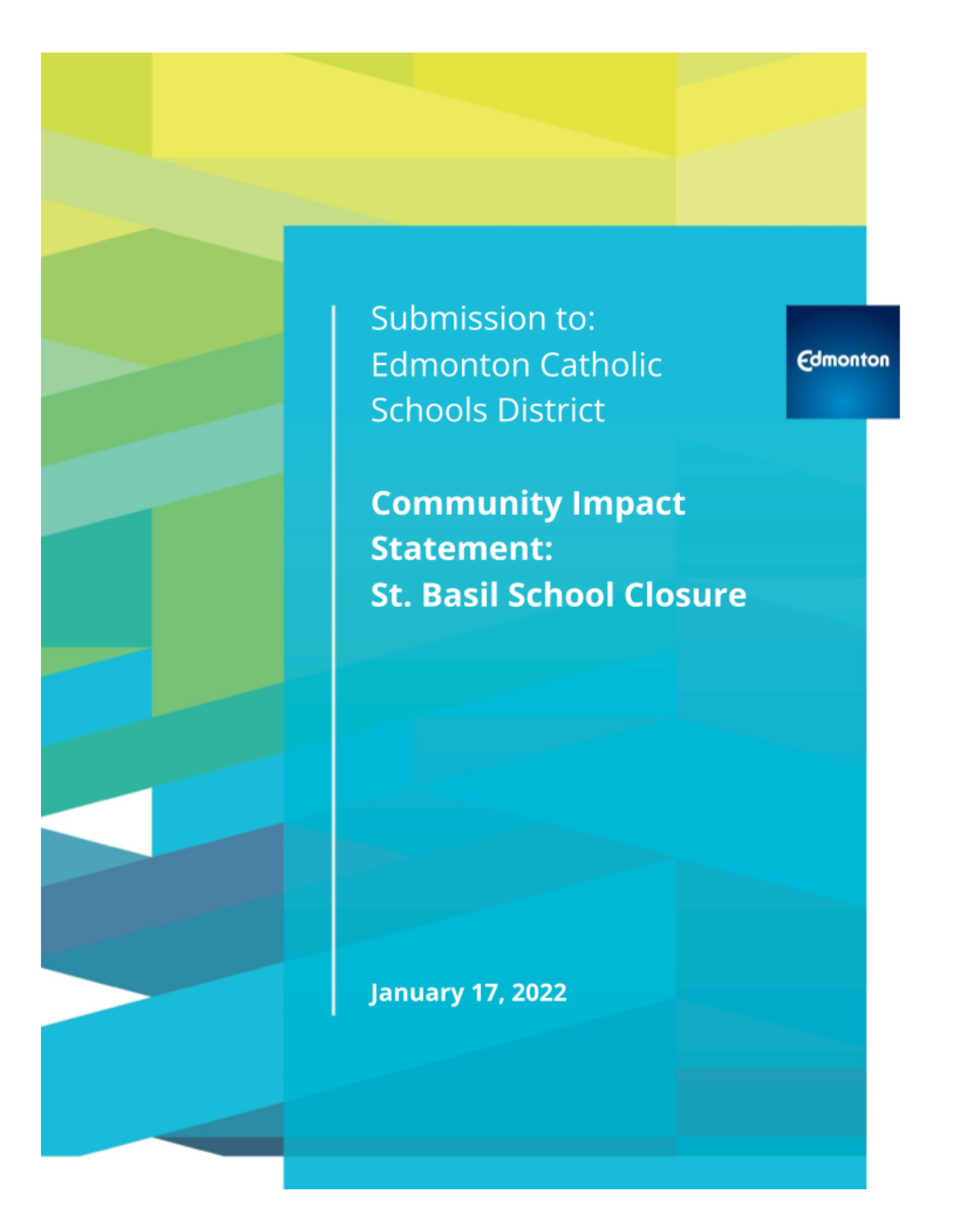**St. Basil School Closure Community Impact Statement January 17, 2022** 

# **COMMUNITY IMPACT STATEMENT: ST. BASIL SCHOOL CLOSURE**

#### **Background**

On November 24, 2021, the Board of Trustees of the Edmonton Catholic School District (ECSD) voted to begin the process of closing St. Basil Elementary Junior High School at 11510-102 Street in the Spruce Avenue Neighbourhood. St. Basil is not a designated community school for the Spruce Avenue neighbourhood or any other neighbourhood. It is used as a specialized, city-wide program in Polish bilingual education and its students come from all over the City. The City of Edmonton (the "City") received a notice of the proposed closure and an invitation to submit a Community Impact Statement on November 24, 2021 by way of a letter from ECSD Board Chair Sandra Palazzo to Mayor Amareet Sohi.

This is the second Community Impact Statement the City of Edmonton has prepared for St. Basil Elementary Junior High School. On December 17, 2019 the Board of Trustees of ECSD voted to consider closing this school. Then, as now, St. Basil was not a designated school for the surrounding community. At the time, in addition to the Polish bilingual program, it also offered a second specialized, city-wide program: the Jean-Forest Leadership Academy for Grades 7, 8 and 9. The City submitted a Community Impact Statement on January 20, 2020 identifying two significant community impacts:

- The loss of community access to gymnasium bookings under the Joint Use Agreement Facilities;
- The loss of St. Basil as a hub and gathering place for the Polish Community.

In 2020, the Board voted to relocate the Jean-Forest Leadership Academy to another District school but to keep the Polish bilingual program at St. Basil. That resulted in a drop in enrollment of approximately 25 per cent. Since then, enrollment in the Polish bilingual program has continued to decline to 210 students.

The most recent notice of closure, received November 24, 2021, states that the motion to consider closure will be subject to measures intended to address the two major impacts that the City identified in 2019. If the school is closed, ECSD will continue to offer the gymnasium for community access under the Joint Use Agreement and it will continue to rent space to the Polish cultural group.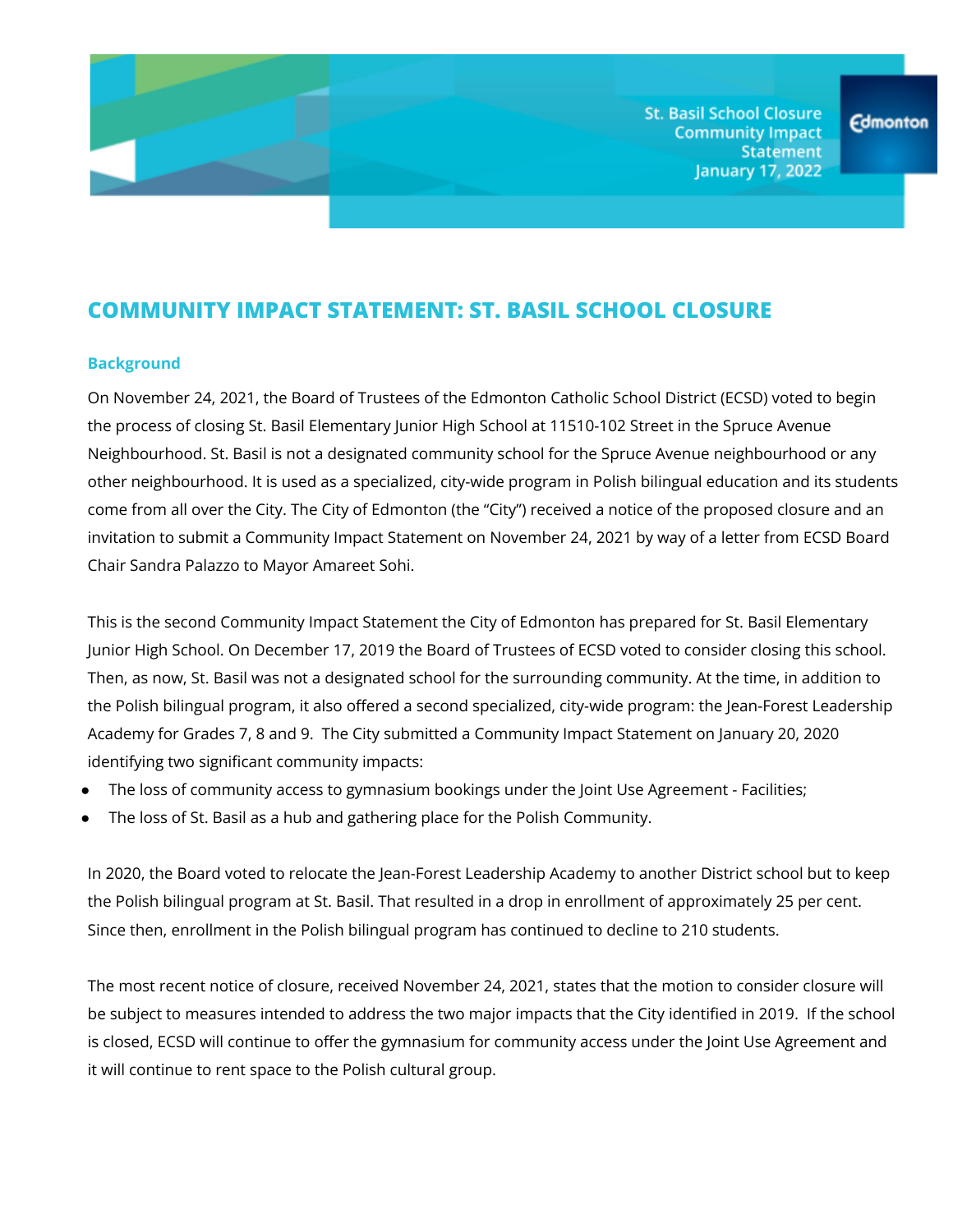Because the City submitted a Community Impact Statement for this school two years ago and because this closure addresses the City's two major concerns, this statement will provide a more concise brief overview of the issues.

The City of Edmonton understands that the proposed discontinuation of the Polish bilingual program and the need for the children to move to a new school are of paramount importance to the student-families of St. Basil. However, as stated in the previous [Community](https://drive.google.com/file/d/10gNw1MNpAYoMLUsqpwHarUX8f6iT4_XL/view?usp=sharing) Impact Statement, the City of Edmonton respects the autonomy of ECSD to make decisions about what specialized programs it will and will not offer and refrains from comment on the impact of this closure on the educational experience. The purpose of this document is not to make a recommendation about whether to close this school or not — its purpose is to identify certain community impacts and their relevance to the City's strategic goals in the hope that this perspective will assist the Board of Trustees of Edmonton Catholic schools as they grapple with a very difficult decision.

## **CITY OF EDMONTON PLANS AND STRATEGIES**

The following City strategies and policies are relevant to assessing the community impact of the possible closure of St. Basil school.

#### **The City Plan**

Edmonton City Council approved the City Plan in 2020. The City Plan combines a Municipal Development Plan and a Transportation Master Plan, and includes strategic direction in environmental planning, social planning and economic development. It sets strategic direction for the way Edmonton grows, its mobility systems, open spaces, employment and social networks, generally touching on most aspects of life in Edmonton.

The "Five Big City Moves" are an invitation for Edmontonians to work together to build a great city. Among those aspirational goals is a vision of Edmonton as a Community of Communities.

A Community of Communities: A Community Of Communities is about making big city life feel less anonymous and more personal. It's about welcoming new residents and developing housing, recreation, schools and employment in all of our districts that can be better accessed through all forms of transportation.

Embedded in this vision is the aspirational goal that Edmontonians will have the choice to live in a "15-minute District" where they can meet most of their daily needs without having to travel far.

If St. Basil is closed, families of current students will be offered the opportunity to enroll their children in a designated community school. These families will also have access to the full range of educational opportunities available to any student-family in Edmonton, including transferring to one of the other school districts or enrolling their children in another city-wide program (subject to eligibility). To the extent that St. Basil families choose their local school, this could in some cases help to contribute to The City Plan vision of a Community of Communities. However, it must also be noted that while St. Basil School is not the designated community school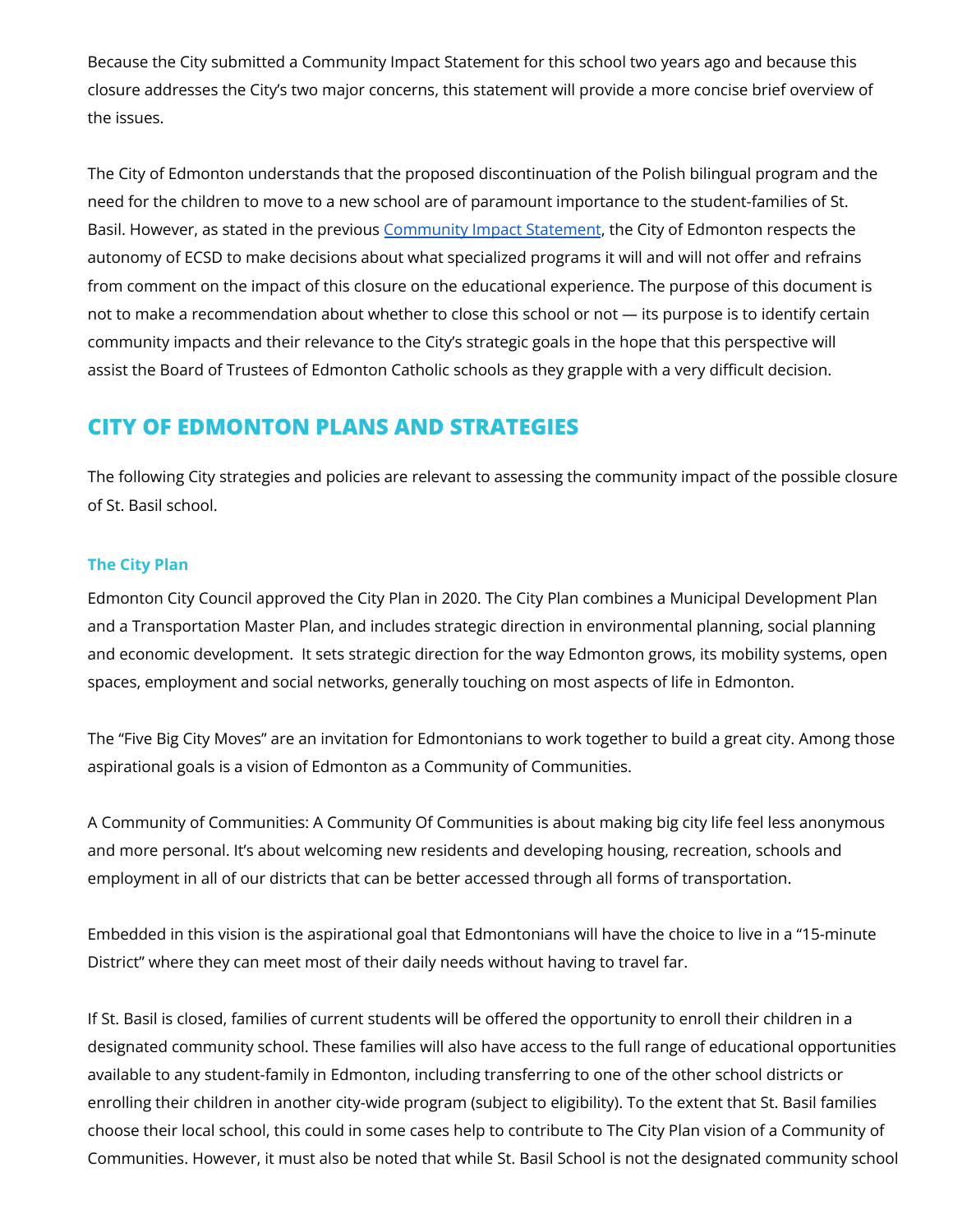for Spruce Avenue, the use of this building by students, families and staff brings vitality and interest to the neighbourhood and the closure of the school may be felt as a loss by some neighbours.

#### **BREATHE and Open Spaces**

BREATHE: Edmonton's Green Network Strategy examines how open space in the city functions as an integrated network of public spaces that provide real, measurable value to Edmontonians. Open spaces contribute to human health and wellness, improve the urban environment, and provide places for people to come together. These contributions are the central themes of the Green Network Strategy and provide the organizing framework for assessing open space.

St. Basil school sits on a 1.99 hectare parcel of land that includes the school building and a portion of the surrounding neighbourhood park as shown on the map below.



In mature neighbourhoods like Spruce Avenue, school sites typically function as large open spaces for various groups and individuals. Although the future use of the site is undetermined, the open space surrounding the school building will continue to be available for community use.

### **Community Hubs**

In the previous closure process which commenced in 2019, community members contacted City Councillors and City Administration directly with concerns about the school closure's effect on the Polish community in the area. One of their concerns is that the Polish Bilingual Program at St. Basil is an important part of a long-standing and thriving Polish community hub. In the Community Hubs Framework, the City has defined community hubs as